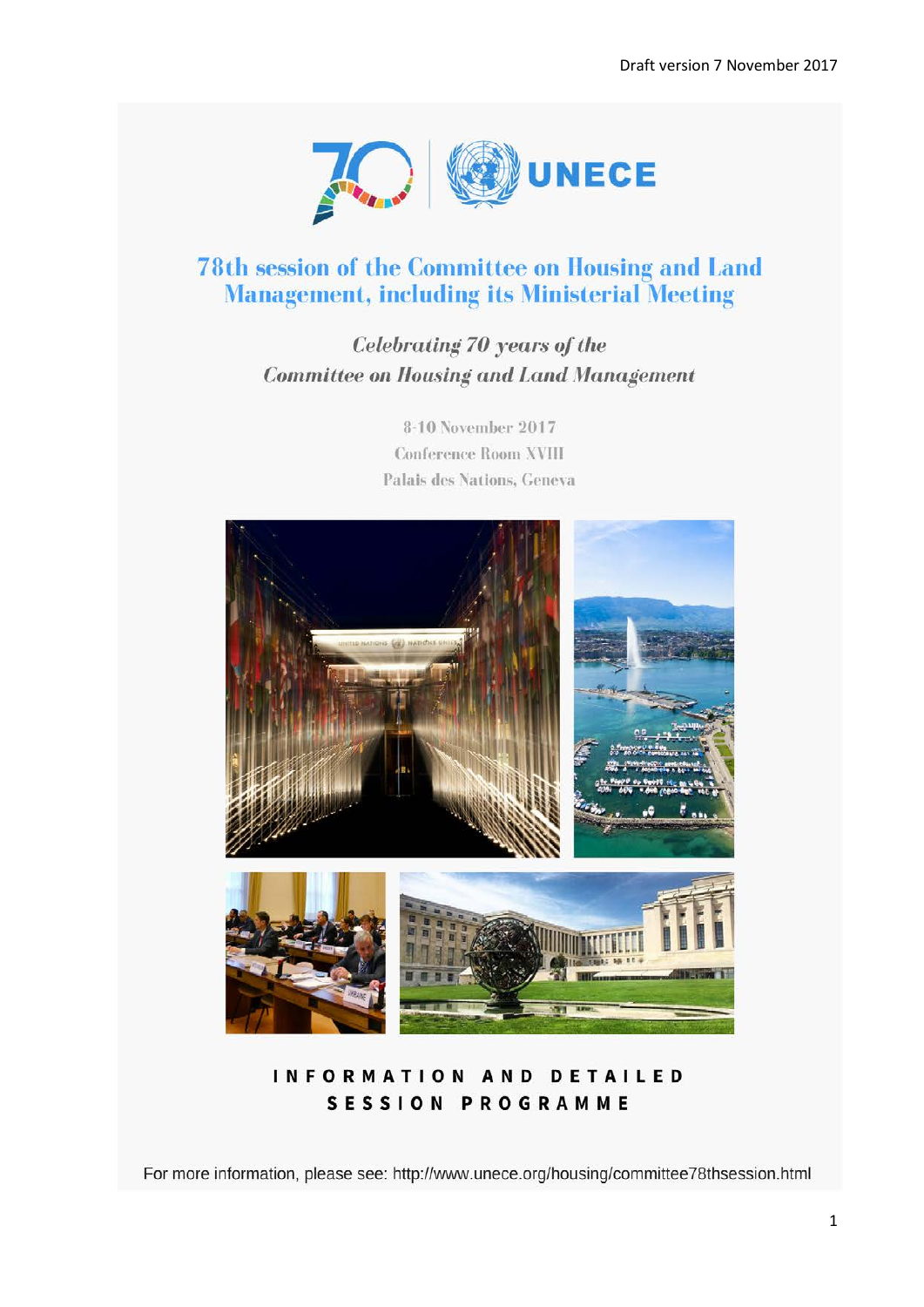#### **Introduction**

The Committee session, including its Ministerial Meeting on 9 November 2017, will provide a forum for a high-level exchange of experiences and views on progress and challenges related to the implementation of recent international agreements such as the 2030 Agenda for Sustainable Development, the New Urban Agenda and the Geneva UN Charter for Sustainable Housing.

The Ministerial Meeting will mark the seventieth anniversary of the establishment of the Committee and will bring together Ministers and high-level representatives in charge of housing, land management and urban development issues in our region. The Ministerial Meeting will adopt Geneva Ministerial Declaration on Sustainable Housing and Urban Development.

**The meeting languages:** English, French and Russian with simultaneous interpretation

## **Schedule of events**

#### **Dates and Venue**

#### **Wednesday, 8 November**

| 10:00-18:00     | Seventy-eighth session of the Committee (with lunch break from 13:00 to 15:00)                                                                        |
|-----------------|-------------------------------------------------------------------------------------------------------------------------------------------------------|
| 13:00-15:00     | Lunch event REM/George Mason University<br>"Roundtable on the Policy Framework for Sustainable Real Estate Markets"<br>The meeting is in English only |
| $18:30 - 20:00$ | Reception at the UN restaurant on the 8th floor hosted by Slovenia                                                                                    |

#### **Thursday, 9 November**

- **10:00- 15:00** Ministerial Meeting
- **13:00-15:00 Special anniversary celebration reception**
- **15:00-18:00** Continuation of Seventy-eighth session of the Committee

#### **Friday, 10 November**

Parallel Events

| 10:00-18:00  | Final workshop of UNDA project "Strengthening national capacities for sustainable<br>housing in selected countries with economies in transition", Conference Room XVIII<br>(with lunch break from $13:00$ to $15:00$ ) |
|--------------|------------------------------------------------------------------------------------------------------------------------------------------------------------------------------------------------------------------------|
| $9:00-18:00$ | "Housing policies in the EU", Conference Room VIII<br>(with lunch break from $13:00$ to $15:00$ ). The event is in English only                                                                                        |
|              | $14.00 - 15.00$ Cities roundtable on investment in greenfield and brownfield land for affordable housing                                                                                                               |

14:00 - 15:00 Cities roundtable on investment in greenfield and brownfield land for affordable housing organized jointly with Eurocities, Conference Room VIII

#### **Additional information**

For more information, please visit the UNECE website at: [http://www.unece.org/hlm/welcome.html.](http://www.unece.org/hlm/welcome.html)

Additional information about the events may be received from Ms. Gulnara Roll, Secretary to the Committee on Housing and Land Management (e-mail: [gulnara.roll@unece.org;](mailto:gulnara.roll@unece.org) phone: +41 22 917 22 57).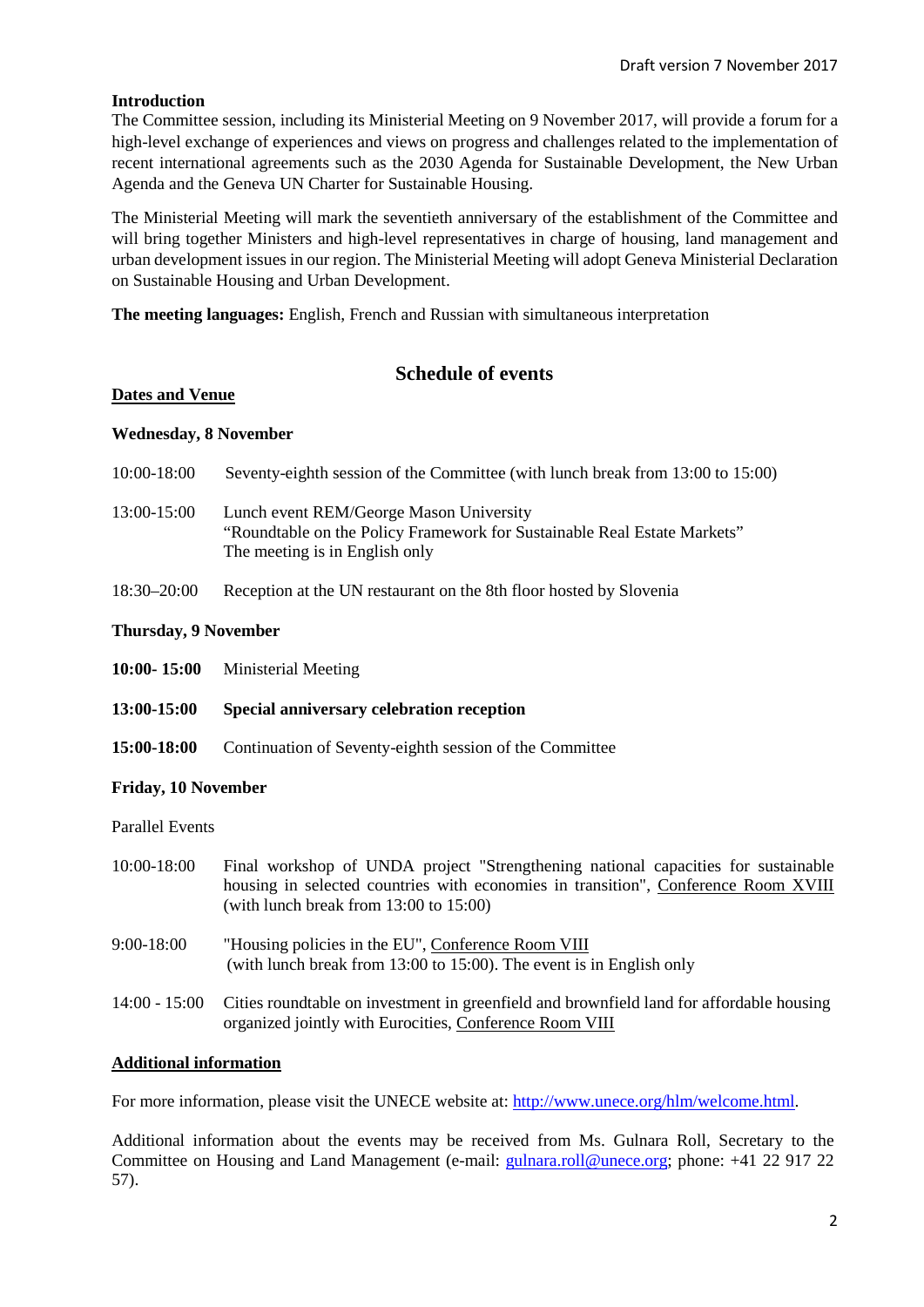#### **Draft detailed session programme**

# **78th session of the Committee on Housing and Land Management**

| 09:00-10:00   | <b>Registration</b>                                                                                                                                                                                                                                                                                                                                                                                                                                                                                                                                                                                                                                     |  |
|---------------|---------------------------------------------------------------------------------------------------------------------------------------------------------------------------------------------------------------------------------------------------------------------------------------------------------------------------------------------------------------------------------------------------------------------------------------------------------------------------------------------------------------------------------------------------------------------------------------------------------------------------------------------------------|--|
| 10:00-10:15   | 1. Opening and adoption of the agenda<br>Elena Szolgayová, Chair, Committee on Housing and Land Management (Slovakia)<br>• Welcome by Ivonne Higuero, Director of Forest, Land and Housing Division,                                                                                                                                                                                                                                                                                                                                                                                                                                                    |  |
| $10:15-10:20$ | <b>UNECE</b><br>Signing ceremony of the Memorandum of Understanding between UNECE and Glasgow                                                                                                                                                                                                                                                                                                                                                                                                                                                                                                                                                           |  |
|               | School of Arts on the establishment of Geneva UN Charter Center in Glasgow, UK                                                                                                                                                                                                                                                                                                                                                                                                                                                                                                                                                                          |  |
| 10:20-10:30   | 2. Introduction of the Geneva Ministerial Declaration on Sustainable Housing and<br>Urban Development <sup>1</sup>                                                                                                                                                                                                                                                                                                                                                                                                                                                                                                                                      |  |
|               | The Chair will present the Geneva Ministerial Declaration on Sustainable Housing and<br>Urban Development, which has been developed by the Committee prior to the session<br>and is expected to be adopted by the Ministers and the Heads of ECE delegations during<br>the Ministerial Segment on 9 November 2017.                                                                                                                                                                                                                                                                                                                                      |  |
| 10:30-11:30   | 3. Review of the implementation of programme of work 2016-2017                                                                                                                                                                                                                                                                                                                                                                                                                                                                                                                                                                                          |  |
|               | First panel discussion "The role of national governments in the implementation of<br>the 2030 Agenda for Sustainable Development, the New Urban Agenda and other<br>relevant global agreements" <sup>2</sup><br>The adoption of the 2030 Agenda for Sustainable Development in 2015 by Member<br>States and its Global indicator framework for the SDGs by ECOSOC in July 2017,<br>established an important framework for the future work of the Committee. The<br>Committee is invited to deliberate on strategic approaches and challenges to the<br>implementation of the 2030 Agenda and other key relevant global agreements at national<br>level. |  |
|               | Panellists (5 min each):<br>Elena Szolgayová, Chair, Committee on Housing and Land Management (Slovakia)<br>Monika Linn, Chief of the Sustainable Development and Gender Unit, UNECE<br>• Paulius Kulikauskas, Chief (Ag), Office for Europe and European Institutions, UN-<br>Habitat<br>• Daniela Grabmüllerova, CHLM Vice Chair and Coordinator, European Urban Forum<br>(Czech Republic)<br>Judit Torokne-Rozsa, Head of Unit, Competence Centre Inclusive Growth, Urban and                                                                                                                                                                        |  |
|               | Territorial Development, European Commission DG REGIO, Brussels                                                                                                                                                                                                                                                                                                                                                                                                                                                                                                                                                                                         |  |
|               | <b>Discussion and comments</b>                                                                                                                                                                                                                                                                                                                                                                                                                                                                                                                                                                                                                          |  |
| 11:30-12:00   | <b>Coffee break</b>                                                                                                                                                                                                                                                                                                                                                                                                                                                                                                                                                                                                                                     |  |
| 12:00-13:00   | Second panel discussion "How the Geneva UN Charter on Sustainable Housing<br>inspired practical steps to promote sustainable housing at regional, national and                                                                                                                                                                                                                                                                                                                                                                                                                                                                                          |  |

#### **8 November 2017**

 $\overline{a}$ 

<span id="page-2-0"></span><sup>&</sup>lt;sup>1</sup> Relevant document/s: ECE/HBP/2017/1. Please find further information in the document "Brief explanation about the documents to be considered at the 78th session of the Committee on Housing and Land Management".

<span id="page-2-1"></span><sup>2</sup> A/RES/70/1; A/CONF.226/4; ECE/HBP/2017/2; Information Document 1.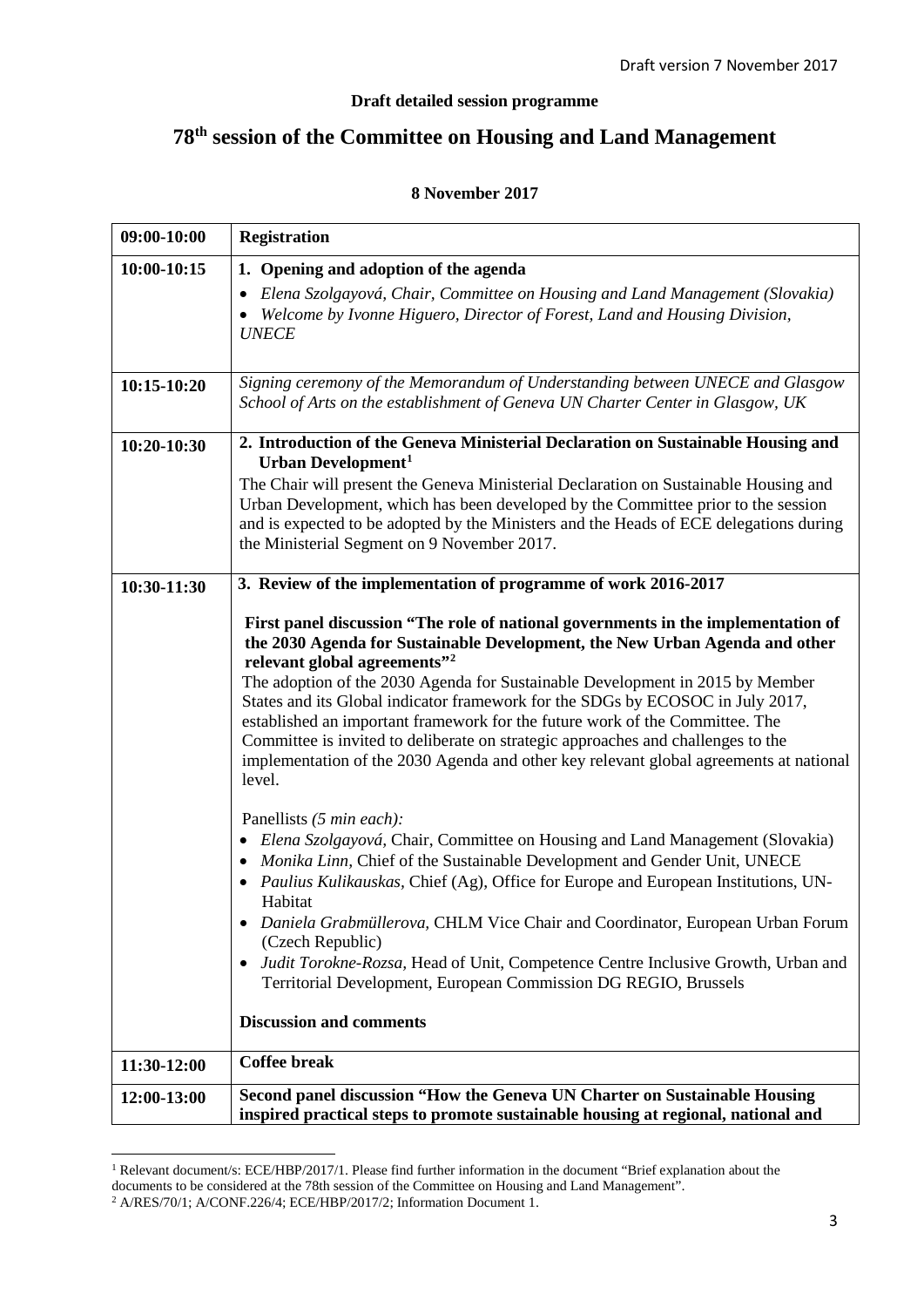|             | local levels" <sup>3,4</sup> Panellists will exchange experiences and lessons learned at national and<br>local levels since the adoption of the Charter.                                                                                                                                                                                                                                                                                       |
|-------------|------------------------------------------------------------------------------------------------------------------------------------------------------------------------------------------------------------------------------------------------------------------------------------------------------------------------------------------------------------------------------------------------------------------------------------------------|
|             |                                                                                                                                                                                                                                                                                                                                                                                                                                                |
|             | <b>Panellists</b> (5 min each):                                                                                                                                                                                                                                                                                                                                                                                                                |
|             | Gulnara Roll, Secretary to the Committee and Head of the Housing and Land<br>$\bullet$<br>Management Unit, UNECE                                                                                                                                                                                                                                                                                                                               |
|             | · Fernanda Lonardoni, Housing Unit, Housing and Slum Upgrading Branch, UN-<br>Habitat, on measuring housing inadequacy under SDG 11                                                                                                                                                                                                                                                                                                            |
|             | • Brian Evans, Professor and Head of Urbanism, the Glasgow School of Art, Glasgow,<br>UK.                                                                                                                                                                                                                                                                                                                                                      |
|             | • Andres Jaadla, Coordinator, EU Committee of Regions; and Chairman, The Estonian<br>Union of Co-operative Housing Associations, Estonia                                                                                                                                                                                                                                                                                                       |
|             | Sorcha Edwards, Secretary General, Housing Europe Federation, on cooperation<br>between Housing Europe and the Committee on Housing and Land Management on<br>capacity building and the database on best practices in affordable housing.                                                                                                                                                                                                      |
|             | <b>Discussion and comments</b>                                                                                                                                                                                                                                                                                                                                                                                                                 |
| 13:00-15:00 | 13:00-13:15 Light lunch sponsored by George Mason University                                                                                                                                                                                                                                                                                                                                                                                   |
|             | 13:15-15:00 Lunch event REM/George Mason University "Roundtable on the<br><b>Policy Framework for Sustainable Real Estate Markets"</b> 5                                                                                                                                                                                                                                                                                                       |
|             | Presentation on UNECE Policy Framework for Sustainable Real Estate Markets by<br>Giampiero Bambagioni, Chair, UNECE Real Estate Market Advisory Group (Italy)                                                                                                                                                                                                                                                                                  |
|             | <b>Moderator</b> – <i>Emma Lees</i> , University Lecturer, University of Cambridge and Fellow,<br>Fitzwilliam College Cambridge                                                                                                                                                                                                                                                                                                                |
|             | <b>Panellists:</b> Kat Grimsley, Director, MS in Real Estate Development, School of Business,<br>George Mason University; Reiner Lux, Managing Director, HypZert GmbH; Chryssy<br>Potsiou, President, International Federation of Surveyors (FIG) and Bureau Member of<br>the UNECE WPLA; Paloma Taltavull de la Paz, Professor, University of Alicante;<br>Michael Malloy, Professor, McGeorge School of Law, University of the Pacific (tbc) |
| 15:00-16:00 | Second panel discussion ( <i>continues</i> ) "How the Geneva UN Charter on Sustainable<br>Housing inspired practical steps to promote sustainable housing and urban<br>development at regional, national and local levels" <sup>6,7</sup>                                                                                                                                                                                                      |
|             | <b>Panellists</b> (5 min each):                                                                                                                                                                                                                                                                                                                                                                                                                |
|             | Stefano Scalera, Counsellor to the Minister of Economy and Finance (Italy)<br>٠                                                                                                                                                                                                                                                                                                                                                                |
|             | Remy Sietchiping, Leader, Regional and Metropolitan Planning Unit, UN-Habitat<br>Tatiana Khabarova, Director, UN-Habitat Liaison Office in Moscow                                                                                                                                                                                                                                                                                              |
|             | Domenica Carriero, Project Coordinator, UNECE Smart Sustainable Cities Project<br>Oleg Dzioubinski, Economic Affairs Officer, Sustainable Energy Division<br>٠                                                                                                                                                                                                                                                                                 |
|             | <b>Discussion and comments</b>                                                                                                                                                                                                                                                                                                                                                                                                                 |

<span id="page-3-0"></span><sup>3</sup> E/ECE/1478/Rev.1; ECE/HBP/2017/2; Information Document 4; Information Document 5.

**.** 

<span id="page-3-1"></span><sup>4</sup> The panel will include reports on activities of Geneva UN Charter Centers, the Real Estate Market Advisory Group and presentation of key outcomes of the UNDA 9<sup>th</sup> tranche project "Strengthening national capacities for sustainable housing in selected countries with economies in transition"

<span id="page-3-2"></span><sup>5</sup> E/ECE/1478/Rev.1; Information Document 3.

<span id="page-3-3"></span><sup>6</sup> ECE/HBP/2017/2; ECE/HBP/2017/3.

<span id="page-3-4"></span><sup>&</sup>lt;sup>7</sup> The panel will include reports on activities of the UNDA  $9<sup>th</sup>$  and  $10<sup>th</sup>$  tranche projects, of the initiative "United for Smart" Sustainable Cities" and the project "United Smart Cities"; and the activities of the Joint Task Force on Energy Efficiency Standards in Buildings.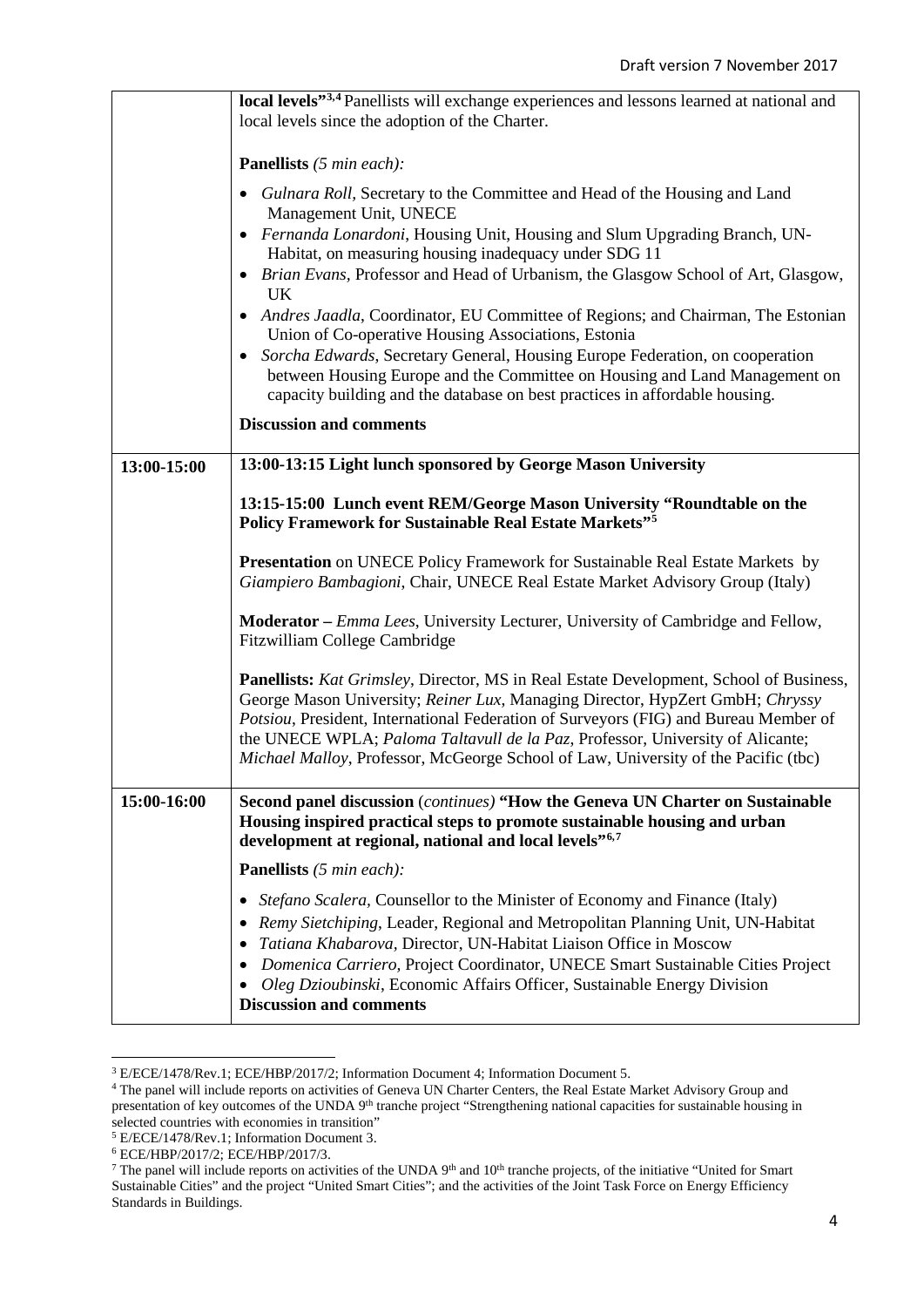| 16:00-16:30 | Presentation and discussion of outcomes of the UNECE study on housing migrants <sup>8</sup>                                                                                                                                                                                                                                                                                                                                                                                                                                                                                                                                                                                                                                                                                                    |
|-------------|------------------------------------------------------------------------------------------------------------------------------------------------------------------------------------------------------------------------------------------------------------------------------------------------------------------------------------------------------------------------------------------------------------------------------------------------------------------------------------------------------------------------------------------------------------------------------------------------------------------------------------------------------------------------------------------------------------------------------------------------------------------------------------------------|
|             | <b>Presentation:</b><br>Housing Migrants: Challenges and Practices in the UNECE Region : Outcomes of the<br>UNECE Housing for Migrants Study - Orna Rosenfeld, Adjunct professor, Sciences<br>Po, L'Institut d'études politiques de Paris (France)<br><b>Comments</b> (5 min each):<br>Integration of migrants in cities: Financing housing at the Council of Europe<br>Development Bank - Monica Brezzi, Director for Technical Assessment and<br>Monitoring, Council of Europe Development Bank (CEB)<br>Daria Huss, Project Officer Policy Unit, International Centre for Migration Policy<br>$\bullet$<br>Development (ICMPD)                                                                                                                                                              |
|             | <b>Discussion and comments</b>                                                                                                                                                                                                                                                                                                                                                                                                                                                                                                                                                                                                                                                                                                                                                                 |
| 16:30-17:00 | Land administration and management <sup>9</sup>                                                                                                                                                                                                                                                                                                                                                                                                                                                                                                                                                                                                                                                                                                                                                |
|             | The Chair of the Working Party on Land Administration will report on the activities<br>carried out by the Working Party since the last session of the Committee, including on<br>the outcome of its Tenth Session in March 2017 and adoption of its Programme of Work<br>2018-2019. The Committee will be invited to approve the Programme of Work of the<br>Working Party.                                                                                                                                                                                                                                                                                                                                                                                                                    |
|             | <b>Presentations:</b><br>Report on the Working Party activities and presentation of its Programme of Work<br>$\bullet$<br>2018-2019 - Fredrik Zetterquist, Chair of the Working Party on Land Administration<br>Update on the technical guidelines for informal settlements – Chryssy Potsiou, WPLA<br>$\bullet$<br>Bureau member<br>Update on the activities on Land Consolidation - Rik Wouters, Vice-Chair WPLA<br>$\bullet$                                                                                                                                                                                                                                                                                                                                                                |
|             | <b>Discussion and comments</b>                                                                                                                                                                                                                                                                                                                                                                                                                                                                                                                                                                                                                                                                                                                                                                 |
| 17:00-17:30 | Country profiles on housing and land management <sup>10</sup><br>Following an external evaluation of the Country Profiles on Housing and Land<br>Management for the period from 1996 to 2015 conducted in 2016, the Guidelines for<br>country profiles on housing and land management were revised in accordance with the<br>recommendations of the evaluation report. The Committee will be invited to review the<br>updated country profiles guidelines. The participants will be informed also on the key<br>outcomes and policy recommendations of the Country Profile on Housing and Land<br>Management of Kazakhstan.                                                                                                                                                                    |
|             | <b>Presentations:</b><br>Key outcomes and policy recommendations of the Country Profile Kazakhstan<br>(ECE/HBP/2017/6) – Irina Gentsler, Institute for Urban Economics and Evgenia<br>Zhelezova, Agency for Housing and Mortgage Lending, Russia<br>Comments to the key outcomes of the Country Profile Kazakhstan and information<br>$\bullet$<br>on housing related projects in Kazakshtan - Irina Goryunova, Assistant Resident<br>Representative, UNDP Kazakhstan<br>Comments to the key outcomes of the Country Profile Kazakhstan $-Jozsef Hegedus$ ,<br>٠<br>Managing Director, Metropolitan Research Institute, Budapest, Hungary<br>Comments to the key outcomes of the Country Profile Kazakhstan - Representatives<br>of Government of Kazakhstan<br><b>Discussion and comments</b> |

 $\overline{a}$ <sup>8</sup> Information Document 2.

<span id="page-4-1"></span><span id="page-4-0"></span><sup>9</sup> ECE/HBP/2017/4; Information Document 7; Information Document 8.

<span id="page-4-2"></span><sup>10</sup> ECE/HBP/2017/5; ECE/HBP/2017/6; Information Document 9.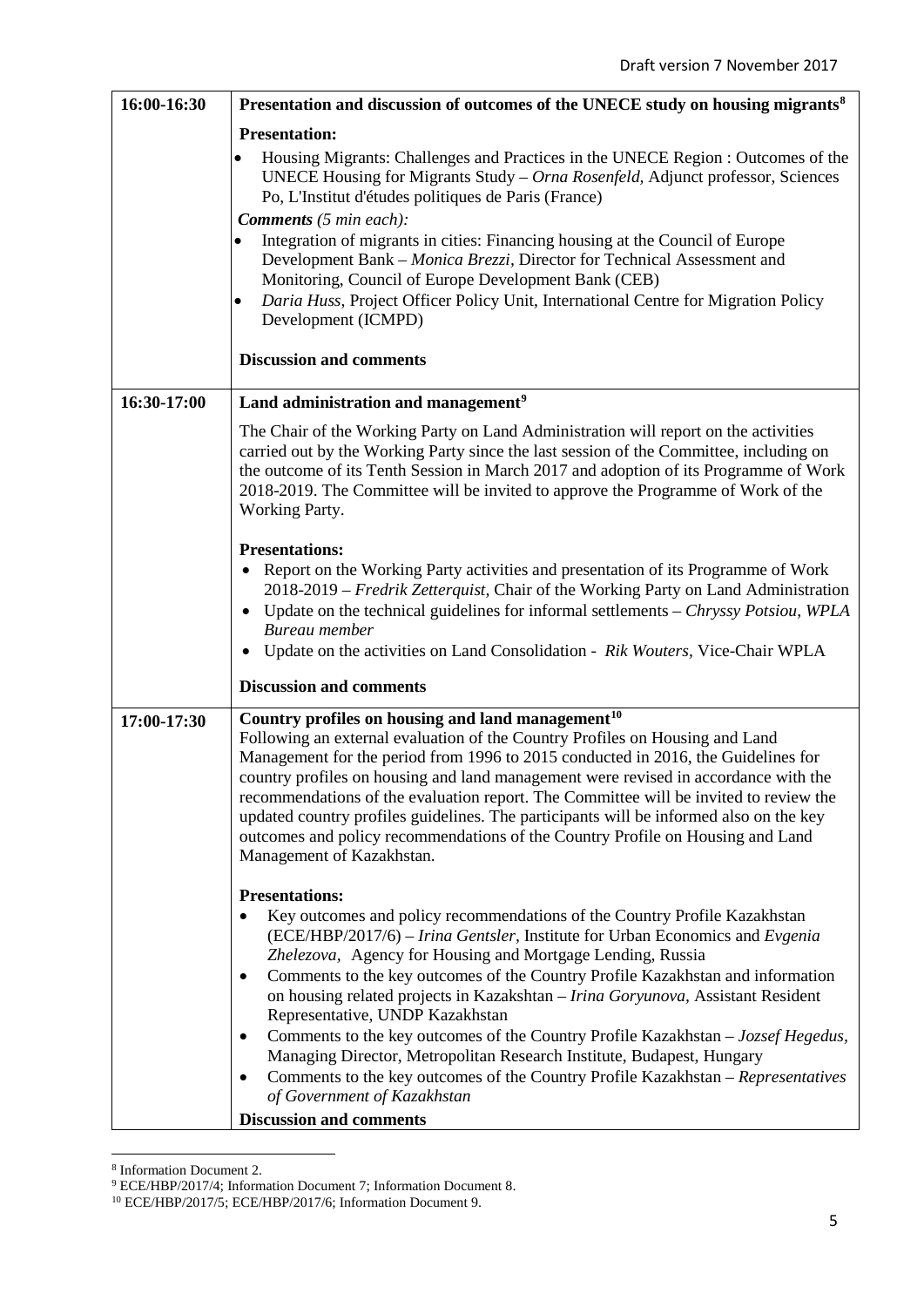| 17:30-18:00     | Interdivisional and interagency cooperation <sup>11</sup><br>Information will be provided on joint initiatives of the Committee with other UNECE<br>sectoral Committees and on cooperation of UNECE with other UN agencies<br>ECE:<br>Pan-European Programme for Transport, Health and Environment – PEP - Nicholas<br>Bonvoisin, Chief of the Operational Activities & Review Section, Environment<br>Division<br>Forestry and Timber Section, <i>Paola Deda</i> , Chief of Section<br>Sustainable Energy Division, <i>Oleg Dzioubinski</i> , Economic Affairs Officer |
|-----------------|-------------------------------------------------------------------------------------------------------------------------------------------------------------------------------------------------------------------------------------------------------------------------------------------------------------------------------------------------------------------------------------------------------------------------------------------------------------------------------------------------------------------------------------------------------------------------|
|                 | <b>United Nations Organizations:</b><br>International Telecommunications Union (ITU), Cristina Bueti<br>Office of the High Commissioner for Human Rights (OHCHR), Juana Sotomayor<br>UN-Habitat, <i>Tobias Kettner</i> - Information on the World Urban Forum 9, Kuala<br>٠<br>Lumpur, Malaysia, 7-13 February 2018                                                                                                                                                                                                                                                     |
| $18:30 - 20:00$ | Reception at the UN restaurant on the 8 <sup>th</sup> floor hosted by Slovenia                                                                                                                                                                                                                                                                                                                                                                                                                                                                                          |

### **Draft detailed session programme**

## **Ministerial segment of the 78th session of the Committee on Housing and Land Management**

| 9 November 2017, 10:00 – 13:00 |  |  |
|--------------------------------|--|--|
|                                |  |  |

| $10:00-10:15$ | <b>Opening of the Ministerial Meeting</b><br>H.E. Karla Šlechtová, Minister of Regional Development of Czech Republic<br><b>Welcome Note</b><br>Michael Möller, Under Secretary General and the Director-General of the United Nations<br>Office at Geneva                                                                                                                                                                                                                                                                              |
|---------------|-----------------------------------------------------------------------------------------------------------------------------------------------------------------------------------------------------------------------------------------------------------------------------------------------------------------------------------------------------------------------------------------------------------------------------------------------------------------------------------------------------------------------------------------|
| 10:15-11:30   | Roundtable I: Decent, affordable, adequate and healthy housing for all <sup>12</sup><br>The roundtable will discuss achievements in provision of decent, affordable, adequate<br>and healthy housing. Speakers will be invited to respond to the questions:<br>What are the achievements in the provision of decent, affordable, adequate and<br>$\bullet$<br>healthy housing? What are the challenges?<br>How could some of these challenges be addressed through regional cooperation and<br>$\bullet$<br>exchange of best practices? |
|               | <b>Introduction</b><br>Orna Rosenfeld, Adjunct Professor, Sciences Po, L'Institut d'études politiques de<br>Paris<br><b>Speakers</b> (panel members 5 minutes):<br>H.E. Michael Falzon, Minister for the Family, Children's Rights and Social<br>$\bullet$<br>Solidarity, Malta                                                                                                                                                                                                                                                         |
|               | Justyna Skrzydło, Deputy Minister of Infrastructure and Construction, the Republic<br>$\bullet$<br>of Poland                                                                                                                                                                                                                                                                                                                                                                                                                            |

<span id="page-5-0"></span><sup>&</sup>lt;sup>11</sup> Information Document 6.

**.** 

<span id="page-5-1"></span><sup>12</sup> Information Document 10.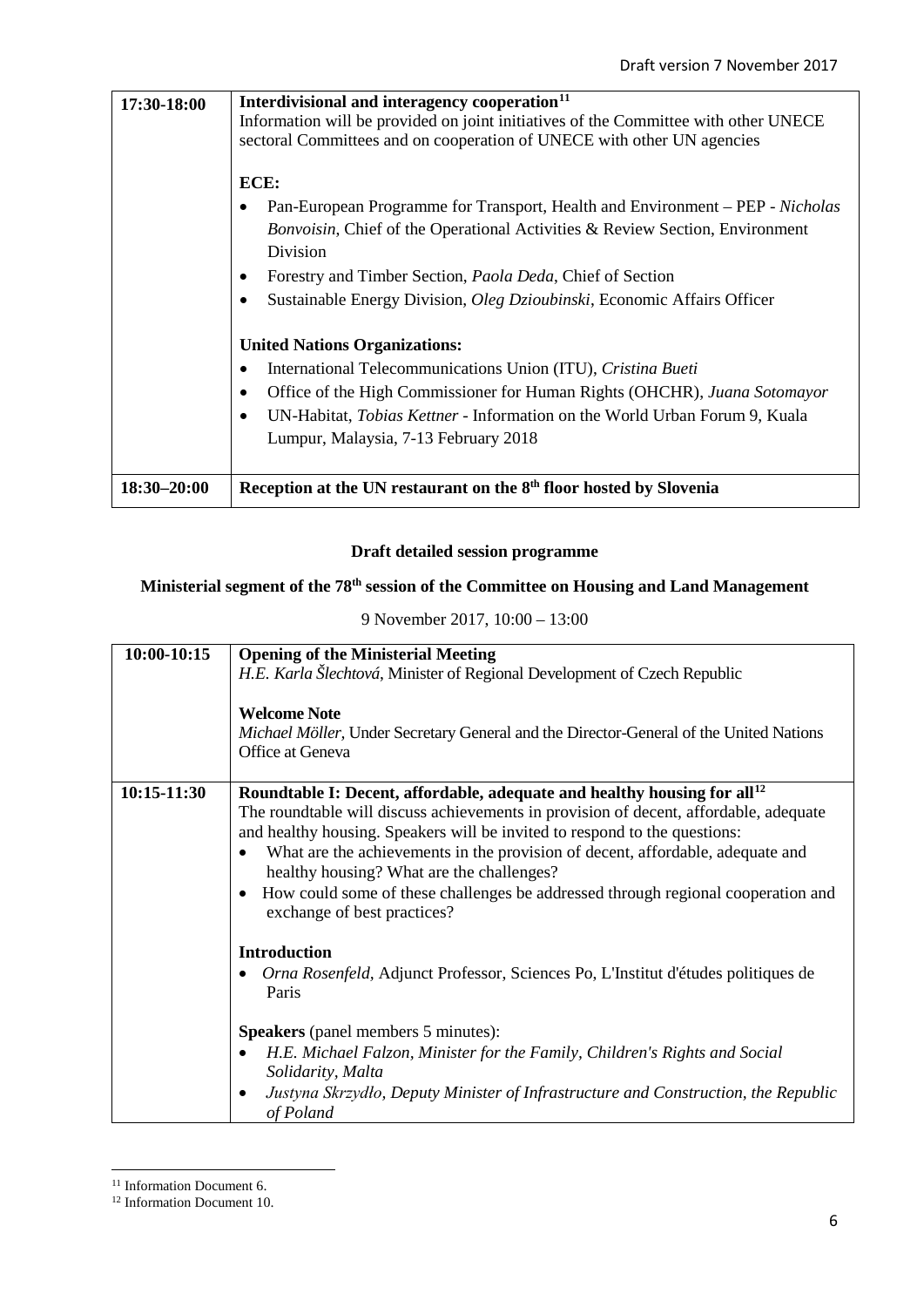|             | Galina Khovanskaya, Chair of the Committee on Housing Policies and on the<br>$\bullet$<br>Housing Sector, State Duma of the Russian Federation<br>Marco Canovic, Director General for Housing Development, Ministry of<br>٠<br>Sustainable Development and Tourism of Montenegro<br>Interventions by ministers and high-level officials<br>Thomas Hajnoczi, Ambassador and Permanent Representative of Austria to the<br>٠<br><b>United Nations Office</b><br>H.E. Narek Sargsyan, Chair of the State Urban Development Committee<br>٠<br>under to the Government of the Republic of Armenia<br>H.E. Karam Hasanov, Chair of State Property Issues Committee of Azerbaijan<br>٠<br>H.E. Bakytbek Abdiev, Director, State Agency of Architecture, Construction and<br>٠<br>Housing and Communal Services of Kyrgyzstan<br>H.E. Jamshed Ahmadzoda, Chair of the Committee of Construction and<br>٠<br>Architectural Activities of Tajikistan<br>Ernst Hauri, Director of Federal Office for Housing of Switzerland<br>$\bullet$<br>Sergiy Komnatnyi, Head of State Fund for the Youth Housing under the Cabinet of<br>٠<br>Ministers of Ukraine<br>Leilani Farha, UN Special Rapporteur on the Right to Adequate Housing<br>٠ |
|-------------|-----------------------------------------------------------------------------------------------------------------------------------------------------------------------------------------------------------------------------------------------------------------------------------------------------------------------------------------------------------------------------------------------------------------------------------------------------------------------------------------------------------------------------------------------------------------------------------------------------------------------------------------------------------------------------------------------------------------------------------------------------------------------------------------------------------------------------------------------------------------------------------------------------------------------------------------------------------------------------------------------------------------------------------------------------------------------------------------------------------------------------------------------------------------------------------------------------------------------------|
| 11:30-11:50 | Coffee break. Group photo of ministers, heads of delegation, Committee and<br>WPLA bureaux members outside of the conference room                                                                                                                                                                                                                                                                                                                                                                                                                                                                                                                                                                                                                                                                                                                                                                                                                                                                                                                                                                                                                                                                                           |
| 11:50-12:40 | Roundtable II: Sustainable Urban Development Strategies <sup>13</sup><br>The roundtable will discuss trends and patterns in urbanization, integrated urban<br>planning and transition to Smart Sustainable Cities, including sustainable urban<br>development financing, in the UNECE region.<br>Speakers will be invited to respond to the questions:<br>What are the achievements in promoting sustainable urbanization? What are the<br>challenges?<br>How could some of these challenges be addressed through regional cooperation and<br>exchange of best practices?                                                                                                                                                                                                                                                                                                                                                                                                                                                                                                                                                                                                                                                   |
|             | <b>Introduction:</b><br>Brian Evans, Professor and Head of Urbanism, the Glasgow School of Art,<br>Glasgow, UK<br>Amitabh Mehta, Director, Innovative Financing, Strategy, Corporate Partnerships,<br>٠<br>Indus Blue Consulting, Geneva, Switzerland<br><b>Speakers:</b><br>H.E. Karla Šlechtová, Minister of Regional Development of Czech Republic<br>Nicolaas Beets, Dutch Urban Envoy, the Netherlands<br>٠<br>Catherine Johnston, Head of Planning, Glasgow City Council, UK<br>٠<br>Interventions by ministers and high-level officials<br>Denitsa Nikolova, Deputy Minister of Regional Development and Public Works,<br>$\bullet$<br>Bulgaria<br>Andrey Chibis, Deputy Minister of Housing Construction and Utilities, Russian<br>٠<br>Federation<br>Ciprian Lucian Rosca, State Secretary, Ministry of Regional Development, Public<br>٠<br>Administration and European Funds of Romania<br>Vitalii Lukov, Mayor of Voznesensk                                                                                                                                                                                                                                                                                    |

<span id="page-6-0"></span> $\overline{a}$ <sup>13</sup> Information Documents 11 and 12